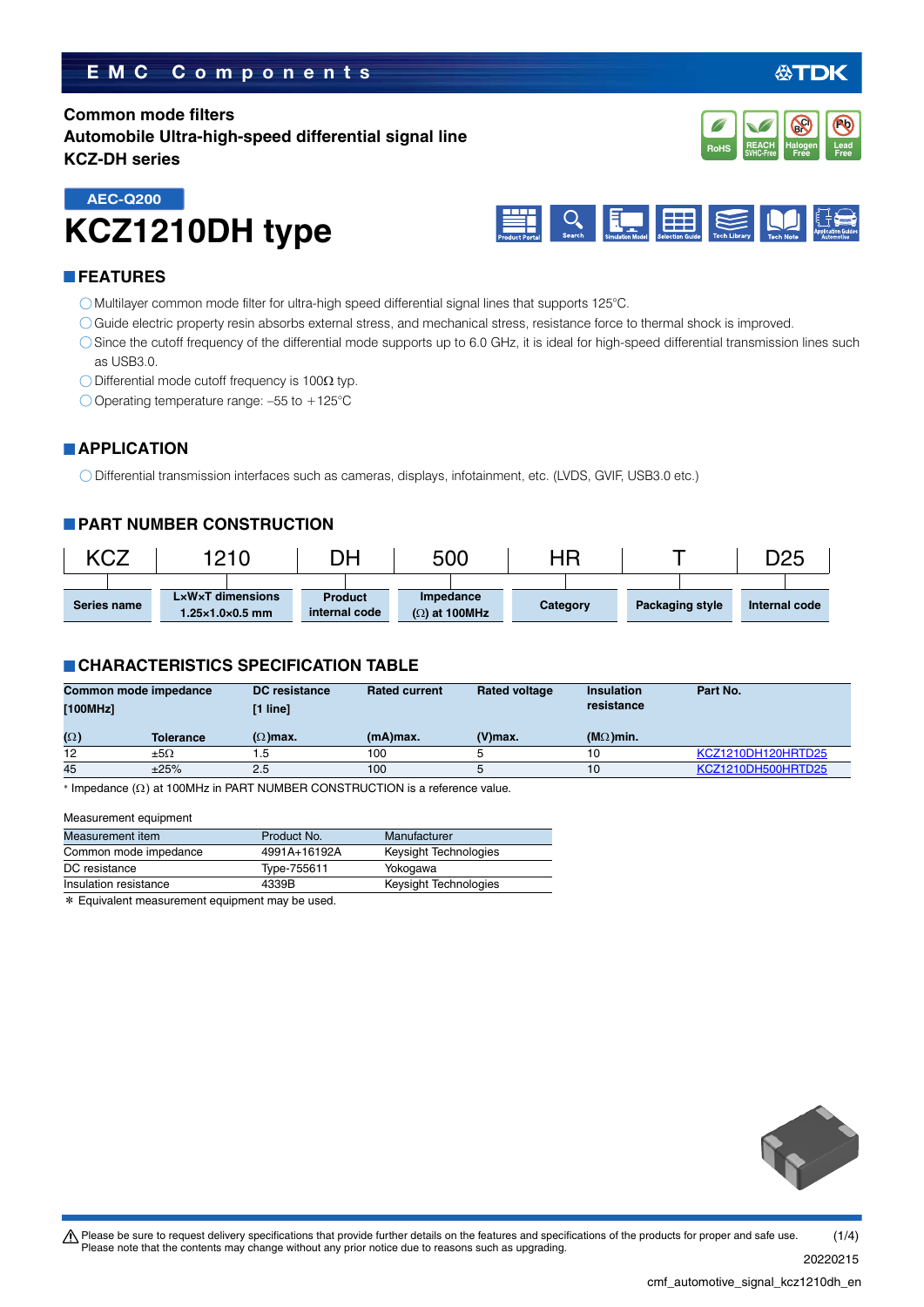# **KCZ1210DH type**

## **IMPEDANCE VS. FREQUENCY CHARACTERISTICS**



Measurement equipment

| Product No.  | Manufacturer          |
|--------------|-----------------------|
| 4991A+16192A | Keysight Technologies |

\* Equivalent measurement equipment may be used.

Please be sure to request delivery specifications that provide further details on the features and specifications of the products for proper and safe use.<br>Please note that the contents may change without any prior notice d 20220215 (2/4)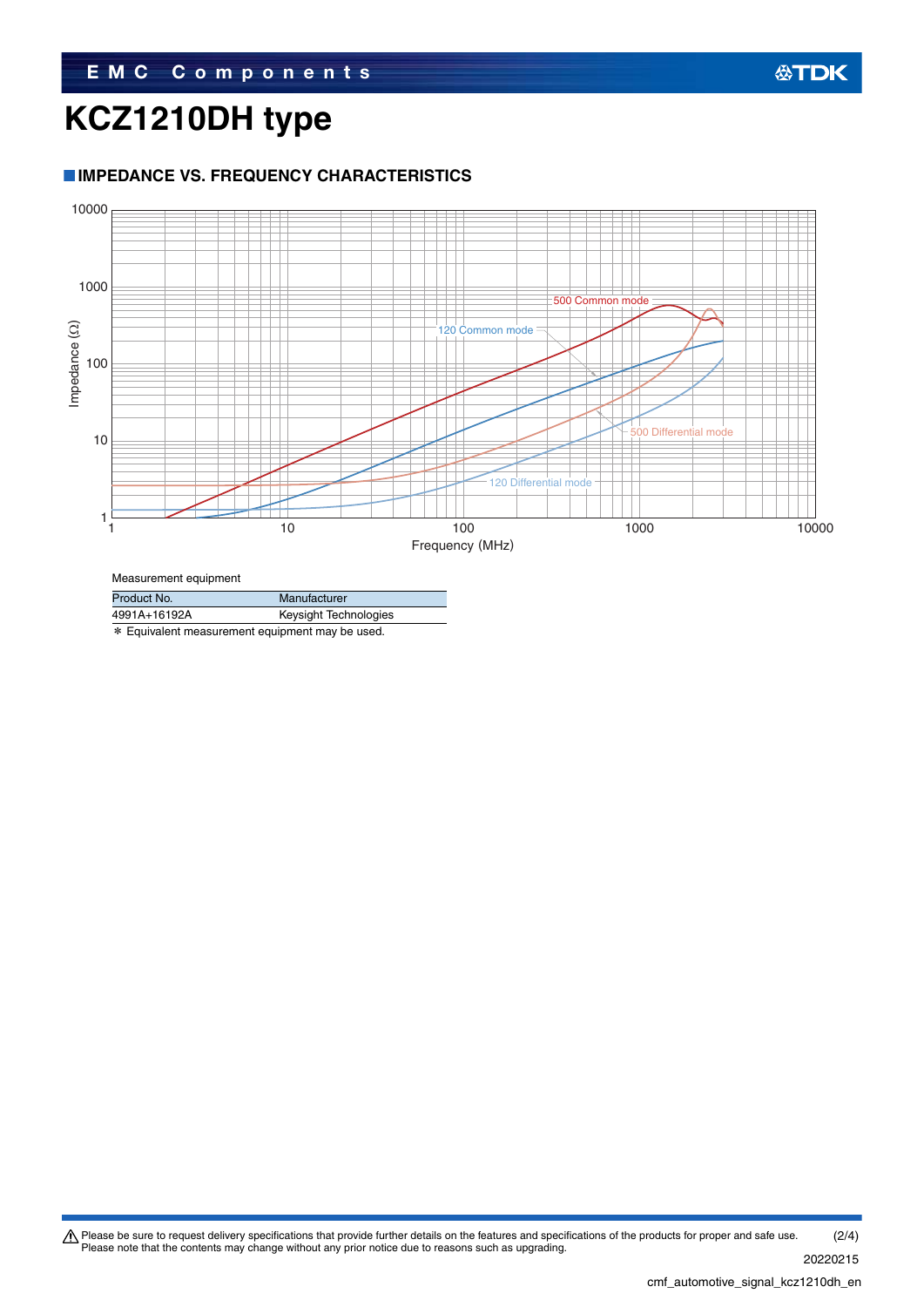# **KCZ1210DH type**

#### **SHAPE & DIMENSIONS**



### **RECOMMENDED LAND PATTERN**



### **CIRCUIT DIAGRAM**



**RECOMMENDED REFLOW PROFILE** 



#### **PACKAGING STYLE**

#### **REEL DIMENSIONS**



Dimensions in mm

#### **TAPE DIMENSIONS**



| vpe              |                 |                 |               |
|------------------|-----------------|-----------------|---------------|
| <b>KCZ1210DH</b> | $1.17 \pm 0.03$ | $1.40 \pm 0.03$ | $0.63 + 0.03$ |



Dimensions in mm

#### **PACKAGE QUANTITY**

Package quantity **4,000 pcs/reel** 

## **TEMPERATURE RANGE, INDIVIDUAL WEIGHT**

| <b>Operating</b><br>temperature range                              | <b>Storage</b><br>temperature range* | <b>Individual</b><br>weight |
|--------------------------------------------------------------------|--------------------------------------|-----------------------------|
| $-55$ to +125 °C                                                   | $-55$ to $+125$ °C                   | 3.0 <sub>mg</sub>           |
| $\ast$<br>The storage temperature range is for after the assembly. |                                      |                             |

 $\bigwedge$  Please be sure to request delivery specifications that provide further details on the features and specifications of the products for proper and safe use. Please note that the contents may change without any prior notice due to reasons such as upgrading. (3/4)

20220215